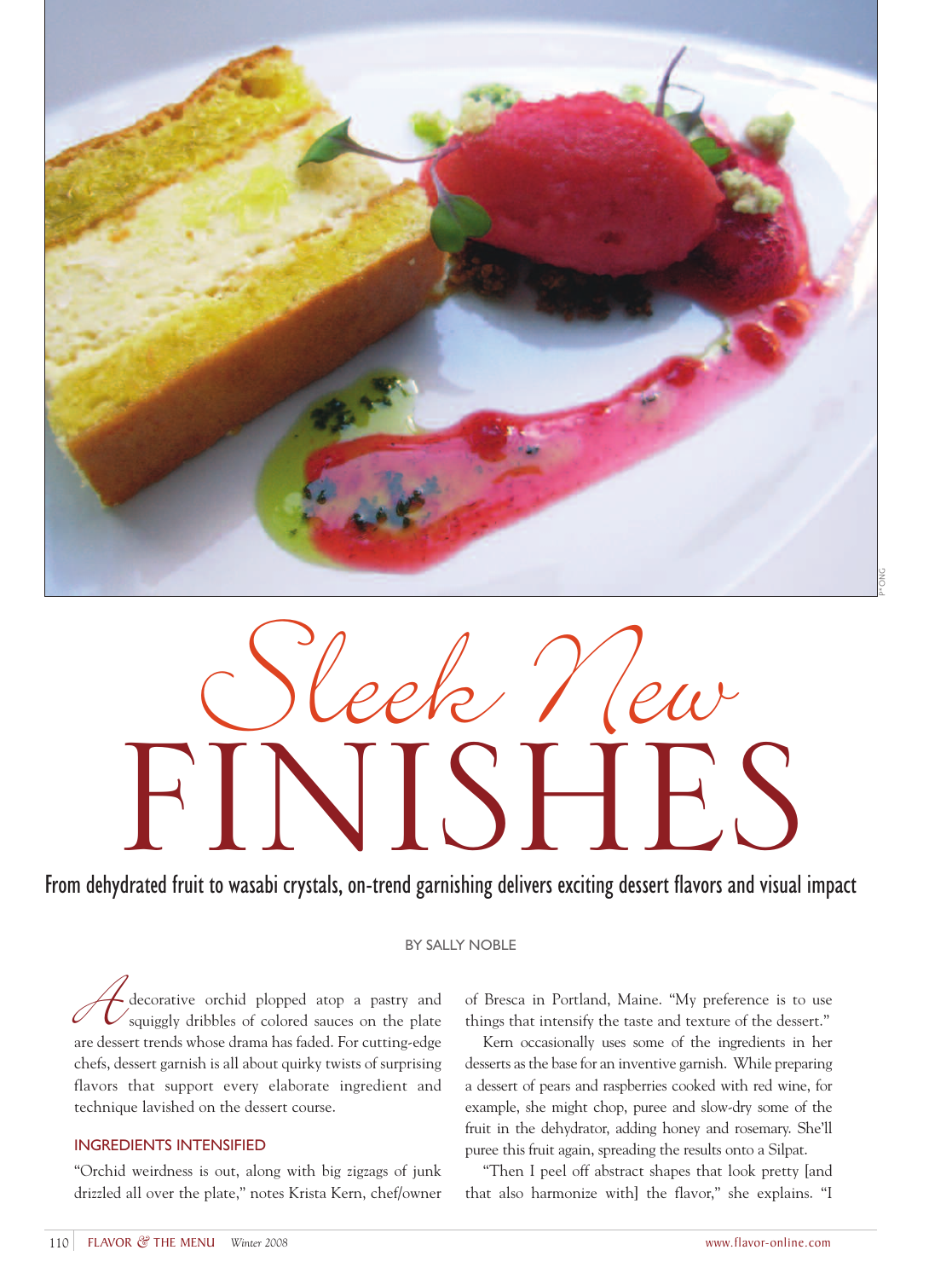

Flowers and architectural elements are so passé. Today's desserts are more likely to employ unusual, enhancing flourishes like the micro-green garnish at left or the crunchy pastry nest adorning the plate above.

don't believe in pretty sugar decorations that have no intrinsic value in the dessert's flavor."

Jehangir Mehta, owner and acclaimed chef of Graffiti Food and Wine Bar in Manhattan, concurs: "A pastry chef now must serve edible garnishes."

A glimpse at his menu reveals Mehta looks far beyond a twisted orange slice when thinking in terms of edibility. Unexpected ingredients prepared uniquely have made Mehta extremely popular. This chef knows a million ways to transform the unexpected into the perfect final flourish for a dessert. His inventive garnishes include grilled bitter greens sprinkled on pears cooked in port; in fact, he applies micro greens the way some cooks drizzle hot sugar.

For a beet salad with cucumber sorbet, Mehta uses a garnish of watermelon pickle. "Tartness brings out the sweetness," he explains.

And New Yorkers are diving into Mehta's exotic offerings with gusto. Typical of his inventive finishes, Mehta loves to cut the flavor of dark chocolate with sweet kumquat chutney, and one of his most popular cocktail

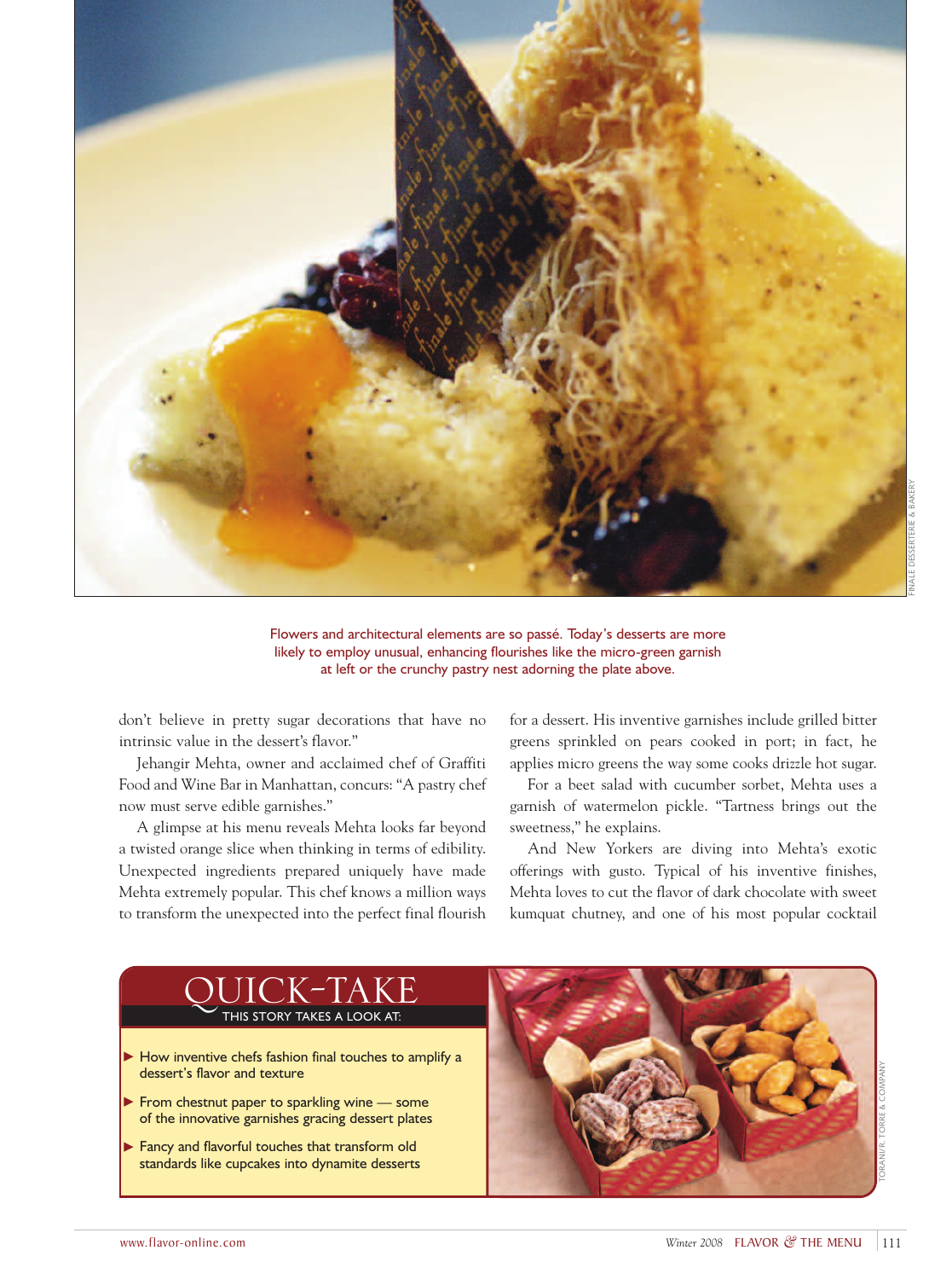

SWEET STREET DESSERTS

Sweets are seeing a rebirth of old-fashioned finishing touches, like the brûléed meringue gracing one of Sweet Street Desserts' new cupcake offerings.

desserts employs pineapple-grape-tarragon salsa over peach-and-tequila sorbet.

He's also devised an ironic twist on the orchid embellishment, a trend he estimates died about four years ago:

"I love to make rose-petal jam and use a hibiscus reduction to garnish gulab jamun, a very traditional Indian dessert."

### SLOW HARMONY

At ChikaLicious, a trendy dessert bar in Manhattan, chef and owner Chika Tillman won't serve anything that fails to delight her patrons' taste buds.

"We don't do garnishes," she declares emphatically.

Tillman does, however, add some final flourishes to bring harmony to her dessert ingredients. Her desserts are offered in a prix fixe arrangement that includes an amuse, choice of full dessert, and petit fours; each is arranged and plated so beautifully, that only the simplest flourishes — a toasted nut here or a red wine sauce there — are needed.

For example, one dessert combines Granny Smith apple sorbet, brown-sugar panna cotta and a clear cube of gelled Calvados, with a dash of Prosecco as garnish. The Italian sparkling wine "ties everything together by cutting the fat texture of the two creamy elements," Tillman explains.

### A DOLLOP OF COMPLEXITY

"Garnishes used to be simply for decoration, especially when the whole architectural food movement took place," explains Nicole Coady, executive pastry chef for Boston's Finale Desserterie & Bakery, with four locations where haute dessert takes center stage. "But I see garnishes as much more than presentation. They provide texture and a flavor profile that can really complement the entire dessert."

"For me, they are a prerequisite for an upscale dessert presentation; they turn a simple dessert into a more complex experience."

Rather than incorporate the garnish into the flavor of the dessert, Coady uses it to create a delicious and completely unexpected flourish. A case in point is the sea salt tuile on warm pineapple upside-down cake; the saltiness and crunch balance the sweetness of the caramelized pineapple and the cake.

### PIZAZZ WITHIN REACH

A chef need not stray far from the restaurant patron's palate to be au courant with this new dessert trend. In-house, common ingredients can be thrown together to finish a predictable dessert with innovative panache. Torani syrups, for example, often lined up at the front of the house to flavor hot and cold drinks or cocktails, can alternatively be used to flavor many dessert extras.

For instance, ginger whipped cream can top old-fashioned, homemade vanilla ice cream, and caramel syrup, butter and sugar can be tossed together to create candied mixed nuts that deliver a surprise crunch when sprinkled atop a simple cheesecake.

"Candied nuts add texture through crunch, sweetness and saltiness, providing a great contrast to creamy or soft desserts," suggests Andrea Ramirez, businessdevelopment marketing liason for Torani/R. Torre & Company.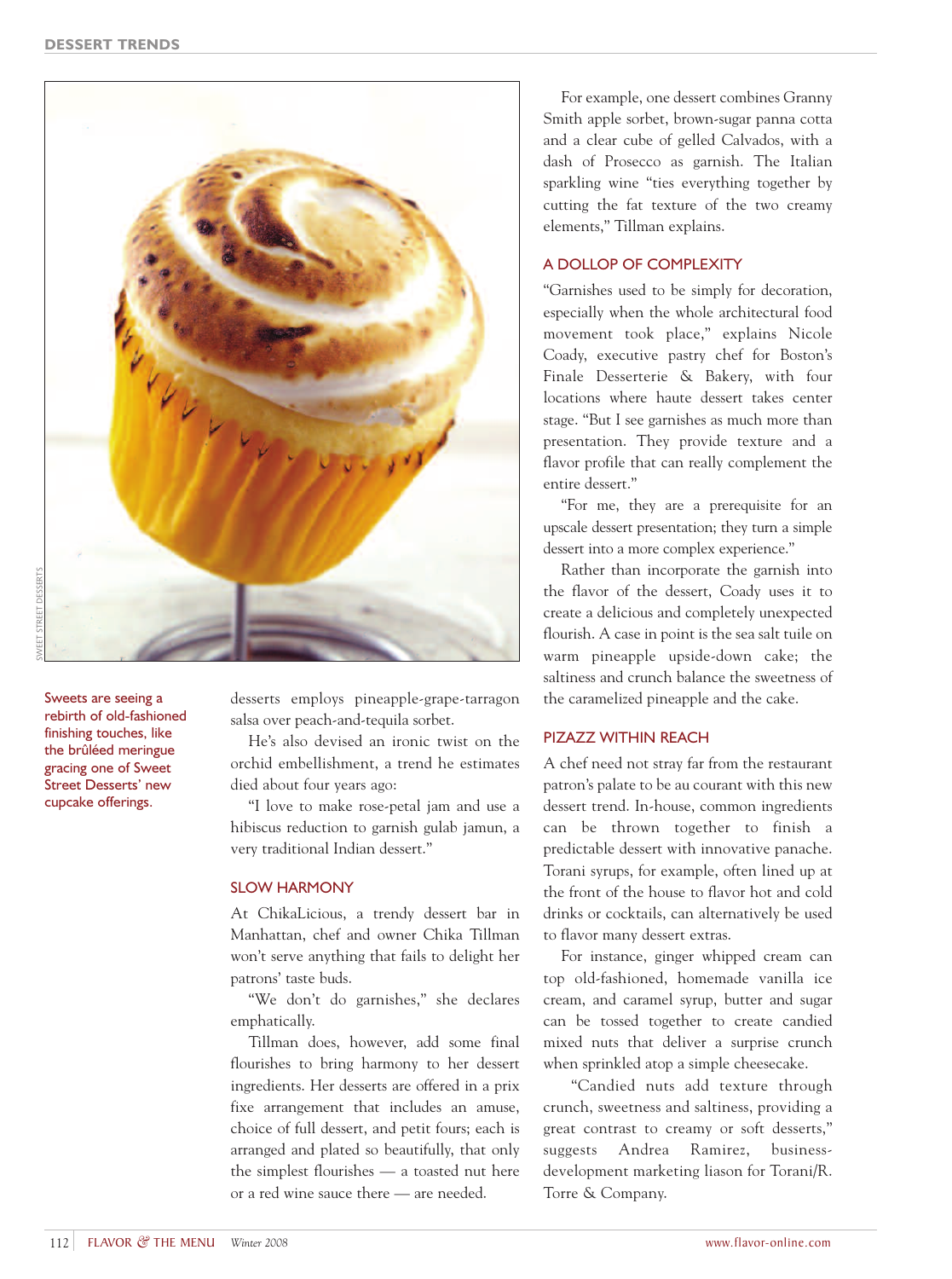

Edible dessert garnishes are more than just fancy flourishes; they turn a simple dessert into a more complex experience, notes Executive Pastry Chef Nicole Coady of Boston's Finale.

### LEAD WITH THE FINISH

In New York, dessert-only restaurants have become a hot new trend, and pastry chefs now call the shots, tempting patrons to skip the main course and head straight for drinks and desserts. On West 10th, at Pichet Ong's enormously popular P\*ONG, patrons are charmed by such extraordinary fare as strawberries coated with crystallized wasabi.

"The pale-green nuggets on top of the strawberries provide a little bit of spice to the fruit," explains Ong.

His flourishes also can be whimsical — like the sprinkles of chocolate-covered Rice Krispies he calls "pearls." And "cherry air," used to accent chestnut and chocolate mousse, also piques curiosity.

"Cherry air is cherry sangria — red wine, Cointreau, cinnamon, vanilla, black pepper, orange rind and cherry juice, with xanthan gum added — whipped up so air is incorporated into the mixture," says Ong. He notes that "air" offers a light accent and an ideal replacement for sauce.

Ong also makes chestnut paper, using a process similar to Kern's approach to making dehydrated-fruit garnishes.

"The chestnut paper provides a bit of crunch and texture to the dish," he explains. "Think of it as a chocolate chestnut tart, but

Just a reminder. **Blueberries** are available any time of year.

**Blueberries aren't just for** summer. They're available fresh or frozen any time of year. The versatile blueberry is good tasting, good for you, and good for your bottom line. When you add blueberries to your recipes, your customers take notice. For more information, visit blueberry.org



**RI LIEBERRIES** 





Inspire your menu and learn more about blueberries! Order your folio/CD at info@blueberry.org